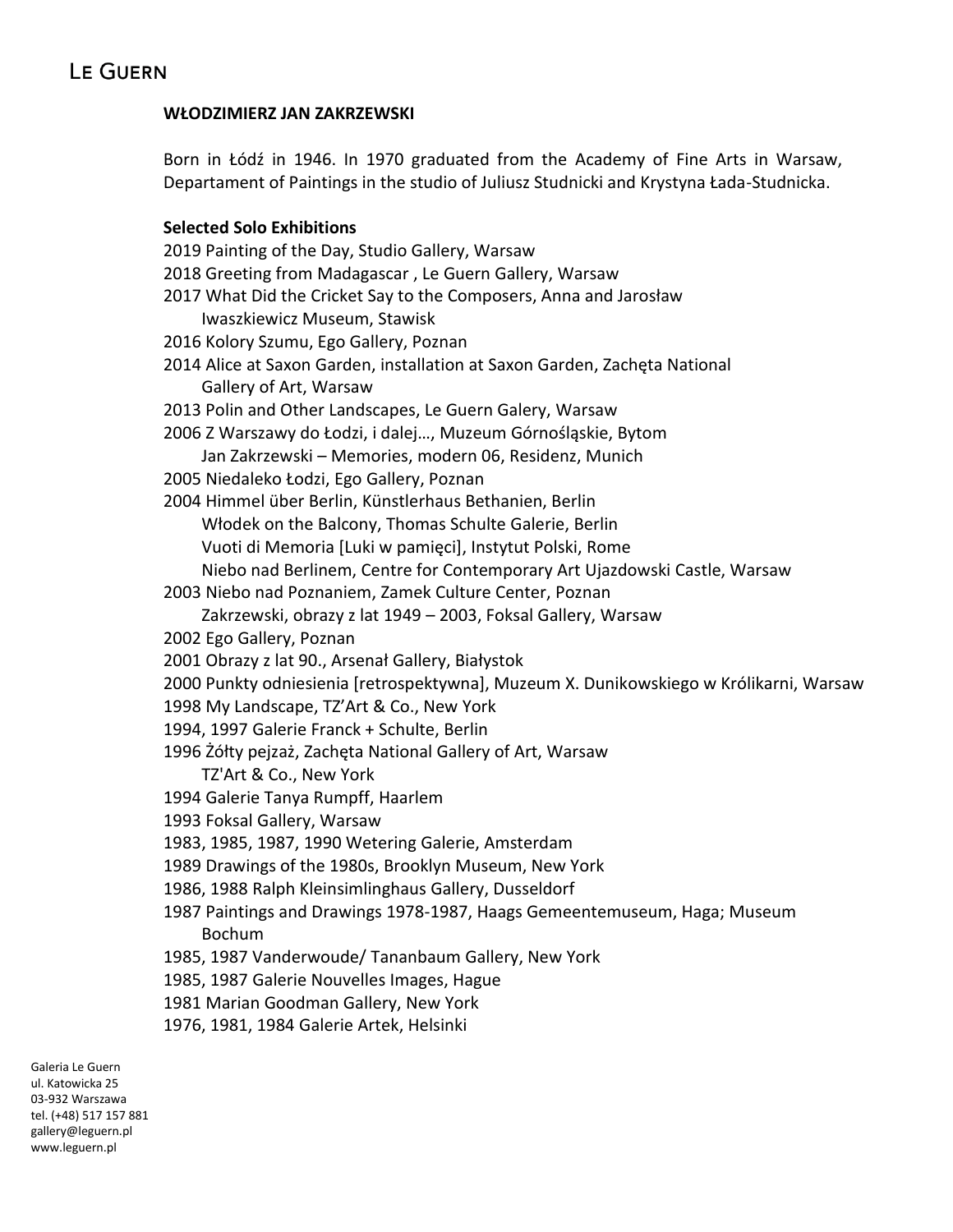# **LE GUERN**

1978, 1981 Galeria Krytyków (with T. Ciecierski), Warsaw 1976, 1979 Galeria Zapiecek, Warsaw 1976 Waino Aaltonen Museum, Turku 1974 Carlton Gallery, New York 1972 Galerie Pinx, Helsinki Klub Prasy (KMPiK) Nowy Świat, Warsaw **Selected Group Exhibitions**

| 2021 We Paint, Or We'll Go Crazy, MCSW Elektrownia, Radom                             |
|---------------------------------------------------------------------------------------|
| 2018 454 Years of Polish Art. Historical Exhibition of the Artistic Group Pendzle,    |
| Jan Tarasin City Art Gallery, Kalisz                                                  |
| 2017 What With His Abstraction, Stefan Gierowski Foundation, Warsaw                   |
| New/ Newly Discovered, Le Guern Gallery, Warsaw                                       |
| 2016 Silence of Sounds, Contemporary Museum, Wrocław                                  |
| The Place. Part III, Foksal Gallery, Warsaw                                           |
| Magic Square, Państwowa Galeria Sztuki, Sopot                                         |
| 2014 Alice: Wonderland across the road, Zachęta National Gallery of Art, Warsaw       |
| 2013 Złoty środek, Ego Gallery, Poznan                                                |
| 2012 Sprzeczne informacje. Obraz wobec obrazów, Academy of Fine Arts, Warsaw          |
| 2006 Władza Ludu, Galeria Klimy Bocheńskiej, Warsaw                                   |
| 2005 Egocentryczne, Niemoralne, Przestarzałe, Zachęta National Gallery of Art, Warsaw |
| Współczesne Tendencje, modern 05, Residenz, Munich                                    |
| Potencjał, budynek Metropolitan, Warsaw                                               |
| Warszawa - Moskwa / Москва - Варшава 1900-2000, Galeria Tretiakowska, Moscow          |
| Dziewięć sił, Muzeum Narodowe, Warsaw                                                 |
| 2004 Warszawa - Moskwa / Москва - Варшава 1900-2000, Zachęta National                 |
| Gallery of Art, Warszawa                                                              |
| Powinność i bunt, Zachęta National Gallery of Art, Warsaw                             |
| New New Yorkers, Klima Bocheńska Gallery, Warsaw                                      |
| 2003 Henryk Stażewski i dyskurs o racjonaliźmie, Państwowa Galeria Sztuki, Sopot      |
| Topos Polonicus, Stockholm                                                            |
| 2002 Władza Ludu (People's Power), Galeria Arsenał, Białystok                         |
| 2000 Cztery pory roku - Polski pejzaż od Oświecenia do współczesności,                |
| National Museum, Warsaw                                                               |
| Die Vier Jahrseszeiten - Polnische Landschaftsmalerai von der Aufklarung              |
| bis heute, Schirn Kunsthalle, Frankfurt                                               |
| Polonia - Polonia, Zachęta, Warszawa                                                  |
| 1999 (un) comfortable surroundings, TZ'Art & Co. New York                             |
| War: Artists Bulletin Board, Postmasters Gallery, New York                            |
| 1997 Paperview, TZ'Art & Co. New York                                                 |
| Styki/Contact Prints, Foksal Gallery, Warsaw                                          |
|                                                                                       |

Galeria Le Guern ul. Katowicka 25 03-932 Warszawa tel. (+48) 517 157 881 gallery@leguern.pl www.leguern.pl